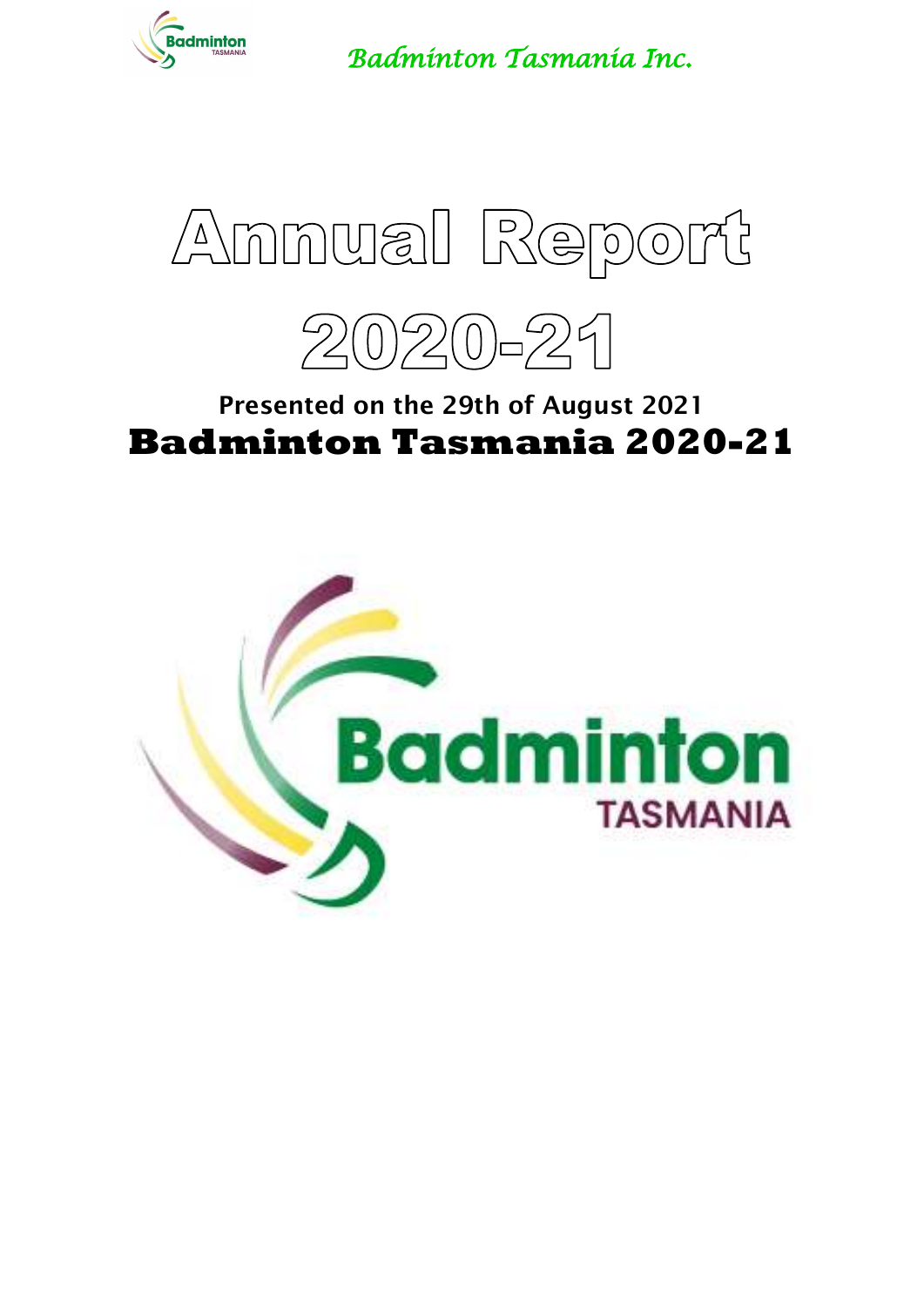

-

 *Badminton Tasmania Inc.* 

# OFFICE BEARERS 2020-21

| <b>PATRON</b>  |                                               | Mrs Barbara Wesley OAM                                                                                       |
|----------------|-----------------------------------------------|--------------------------------------------------------------------------------------------------------------|
|                | PRESIDENT/CHAIRPERSON                         | Mr Brent Munday                                                                                              |
|                | SECRETARY/TREASURER                           | Mr Robert Brockman                                                                                           |
|                | <b>BOARD MEMBERS</b>                          | Mr Paul Brettell<br>Ms Debby McGinniss<br>Mr David Turner<br><b>Mr Matthew Stewart</b><br>Mrs Gillian Turner |
| <b>AUDITOR</b> |                                               | Mr Peter Singline F.I.M.A.                                                                                   |
|                | BA DELEGATES (2020 BA AGM)                    | Mr Robert Brockman                                                                                           |
|                | <b>PUBLIC OFFICER</b>                         | Mr Robert Brockman                                                                                           |
|                | <b>TBCOC PRESIDENT</b><br>SECRETARY/TREASURER | Mr David Turner<br>Mr Robert Brockman                                                                        |
| <b>TBCC</b>    | <b>CO-ORDINATOR</b>                           | Mr Robert Brockman                                                                                           |

# **STATE TEAM OFFICIALS**

No National Teams events in 2020-2021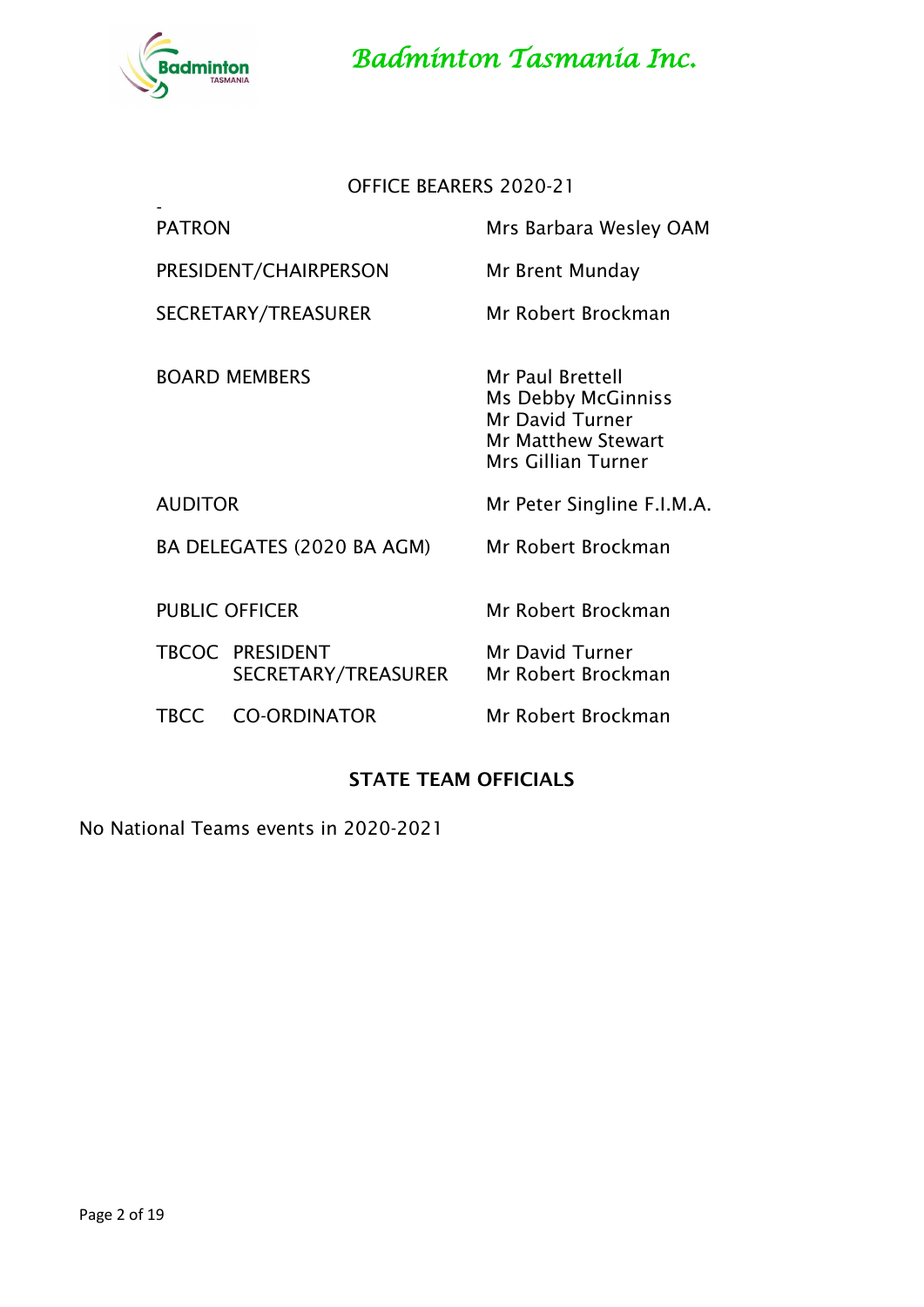

## TBA LIFE MEMBERSHIPS AWARDED

|                           |          | *deceased |
|---------------------------|----------|-----------|
| Ralph W Ede Clendinnen    | 1933     | $^\star$  |
| William A Burke           | 1936     | ÷         |
| Eric G Richman            | 1941     | $\star$   |
| Alan Colquhoun            | 9/5/48   | ×         |
| C.D. Stephens             | 27/2/49  | ×         |
| Ozzie Wilson              | 7/2/54   | $\star$   |
| <b>Rex Triffitt</b>       | 5/12/54  | ×         |
| Jack Dennis               | 7/12/58  | ×         |
| Cecil Facy                | 1/12/63  | $\star$   |
| Ernie Goodger             | 3/12/72  | ×         |
| <b>Rex Collins</b>        | 1/12/74  | $\star$   |
| <b>Ron Whittle</b>        | 7/12/75  | ×         |
| <b>Harry Thompson OAM</b> | 21/11/76 | ×.        |
| John Wiltshire            | 3/12/82  |           |
| <b>Ken Turner</b>         | 17/11/85 |           |
| Barrie Welch              | 17/11/85 |           |
| Barbara Wesley OAM        | 19/11/89 |           |
| Doug Brain                | 1/12/96  |           |
| Jean Hingston             | 6/12/98  | $\star$   |
| <b>Gwen Richardson</b>    | 2/12/07  |           |
| Kelvin Hayes              | 2/12/07  |           |
| David Turner              | 7/12/08  |           |
| <b>Pauline Dobson</b>     | 5/12/10  |           |
| Leon Young                | 4/12/11  | $\star$   |
| <b>Peter Cocker</b>       | 2/12/12  |           |
| <b>Matthew Gillie</b>     | 6/12/15  |           |

#### **TBA MERIT AWARDS**

(made to a player, administrator, court official, coach or supporter who has given outstanding service but has not qualified for Life Membership) erange<br>\*deceased

|                        |      |         | uccca: |
|------------------------|------|---------|--------|
| Neil Evans             | 1996 | $\star$ |        |
| Dot Allison            | 1998 | $\star$ |        |
| <b>Geraldine Brown</b> | 2000 |         |        |
| David Turner           | 2000 |         |        |
| Jason Williams         | 2000 |         |        |
| <b>Adrian Brown</b>    | 2009 |         |        |
| Sheila Bird            | 2009 |         |        |
| <b>Pauline Dobson</b>  | 2009 |         |        |
| <b>Bev Hite</b>        | 2009 |         |        |
| Peter Cocker           | 2009 |         |        |
| David Jones            | 2009 |         |        |
| Peter Singline         | 2009 |         |        |
| Leon Young             | 2010 | ÷       |        |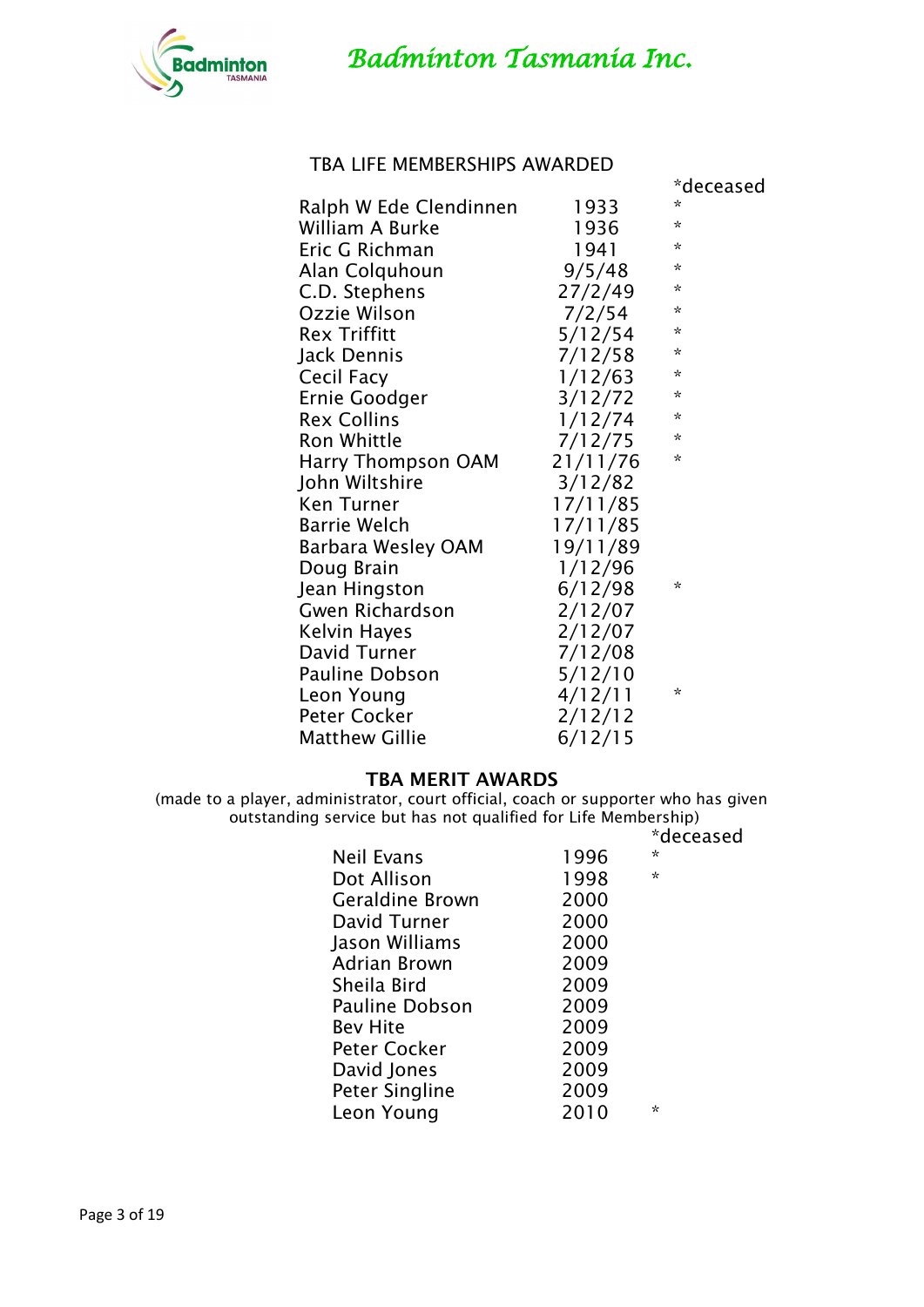

# **BADMINTON AUSTRALIA AWARDS (to Tasmanians)**

| <b>BA Life Membership</b>                |              |                     |  |
|------------------------------------------|--------------|---------------------|--|
| <b>Name</b>                              | <b>State</b> | <b>Year Awarded</b> |  |
| Ralph W Ede Clendinnen                   | <b>TAS</b>   | 1968                |  |
| <b>BA Conspicuous Service Awards</b>     |              |                     |  |
| <b>Name</b>                              | <b>State</b> | <b>Year Awarded</b> |  |
| <b>Ken Turner</b>                        | Tas          | 1994                |  |
| Doug Brain                               | <b>TAS</b>   | 1995                |  |
| Ron Whittle                              | <b>TAS</b>   | 1995                |  |
| <b>Rex Collins</b>                       | <b>TAS</b>   | 1995                |  |
| John Wiltshire                           | <b>TAS</b>   | 1995                |  |
| <b>Barbara Wesley OAM</b>                | <b>TAS</b>   | 1995                |  |
| Jean Hingston                            | <b>TAS</b>   | 1995                |  |
| Dot Allyson                              | <b>TAS</b>   | 1998                |  |
| <b>Ken Turner</b>                        | <b>TAS</b>   | 1999                |  |
| <b>Kelvin Hayes</b>                      | <b>TAS</b>   | 2005                |  |
| <b>Gwen Richardson</b>                   | <b>TAS</b>   | 2005                |  |
| <b>Geraldine Brown</b>                   | <b>TAS</b>   | 2005                |  |
| <b>Bob Grundy</b>                        | <b>TAS</b>   | 2013                |  |
| <b>Matthew Gillie</b>                    | <b>TAS</b>   | 2013                |  |
| <b>BA Awards of Merit</b>                |              |                     |  |
| <b>Name</b>                              | <b>State</b> | <b>Year Awarded</b> |  |
| <b>Neil Evans</b>                        | <b>TAS</b>   | 1995                |  |
| <b>Harry Thompson</b>                    | <b>TAS</b>   | 1995                |  |
| <b>Adrian Brown</b>                      | <b>TAS</b>   | 1995                |  |
| <b>Pauline Dobson</b>                    | <b>TAS</b>   | 1995                |  |
| Leon Young                               | <b>TAS</b>   | 1995                |  |
| <b>Gwen Richardson</b>                   | <b>TAS</b>   | 1999                |  |
| Max Wood                                 | <b>TAS</b>   | 2005                |  |
| <b>Brian Cooper</b>                      | <b>TAS</b>   | 2005                |  |
| <b>Bob Grundy</b>                        | TAS          | 2005                |  |
| Lisa Hayes                               | <b>TAS</b>   | 2005                |  |
| <b>Trevor Hodgkinson</b>                 | <b>TAS</b>   | 2005                |  |
| <b>Peter Cocker</b>                      | <b>TAS</b>   | 2008                |  |
| John Henderson                           | <b>TAS</b>   | 2013                |  |
| <b>BA Diplomas of Service</b>            |              |                     |  |
| <b>Name</b>                              | <b>State</b> | <b>Year Awarded</b> |  |
| Rose Meaghan                             | <b>TAS</b>   | 2013                |  |
| <b>BA Technical Official of the Year</b> |              |                     |  |
| <b>Name</b>                              | <b>State</b> | <b>Year Awarded</b> |  |
| <b>Peter Cocker</b>                      | <b>TAS</b>   | 2008                |  |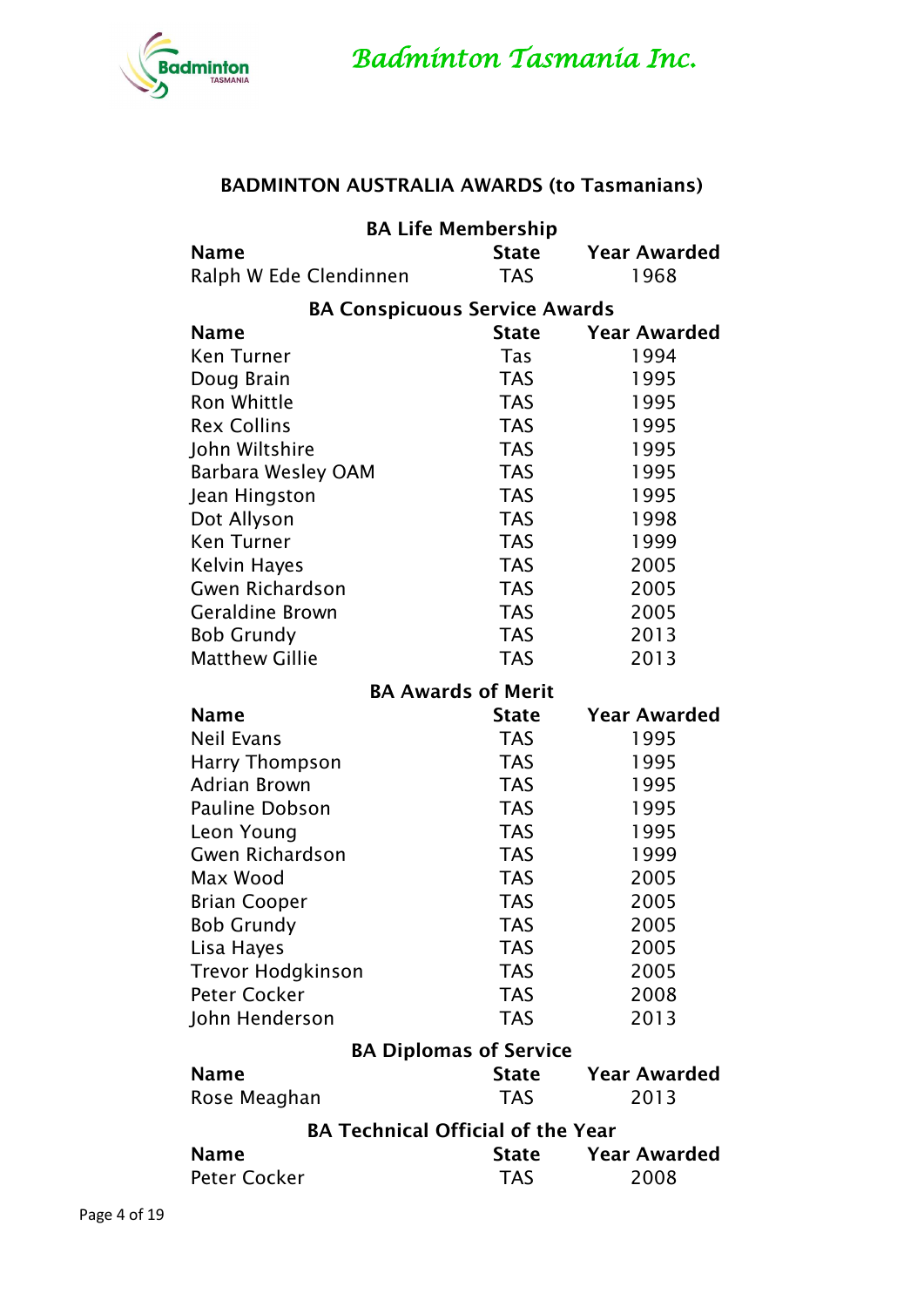



#### PRESIDENT'S REPORT

2020/21 has been a year of challenge for the Badminton Tasmania. Even though being struck by the pandemic badminton across the state has continued to grow. This has only been able to be achieved through the tireless efforts of our volunteers, committee members across all associations and the passion of all involved to enjoy and embrace our wonderful sport.

I would like to acknowledge the time, work and effort of departing board members Mr Robert Brockman (Secretary/Treasurer) and Mr Matt Stewart. Rob's time predates Badminton Tasmania on which he took on the roles of Secretary/Treasurer during a very difficult time for the association. He also was a key driver behind the move to a board structure and the transition period that followed. During his time Rob has also been President of the TBA, of which he carried out with distinction. Matthew Stewart joined the board during it's infancy and has been an integral part of the board creating the website, social media relations and the creation of the Greater Northern Badminton Association. Both their involvement and passion to build the game across the state has ensured that badminton has a spot in the Tasmanian sporting landscape. Both have been a sounding board and supportive in my role as president, without their time, commitment and professionalism the board would not have been able to move forward as successfully as we have. On behalf of the Badminton Tasmania members we wish you all the best in the future.

I would like to thank the 2020/21 board of directors who have worked hard this year to ensure our game continues to grow. I would like to also thank the Southern Tasmanian Badminton Association, North West Badminton Association and newly formed Greater Northern Badminton Association without your contribution and support the work Badminton Tasmania does would not be possible.

Badminton Tasmania has continued to grow our Smash Tas Tour "Come and Try" and Sporting Schools Programs. This has been run in conjunction of the work conducted by Lasse Bundgaard and Matthew Gillie. These programs run state wide and are a key driver in membership growth as well as exposure of the sport. I would like to thank and acknowledge Lasse and Matt for their work. It is a real asset for Badminton Tasmania to have the experience, knowledge and professionalism of these two on board to deliver such a high level program.

Unfortunately, due to the uncertainty of our current climate we were unable to send any state teams away in 2020/21. Badminton Tasmania has been able to deliver a Shuttle Time course, coach presenter's course and umpires courses. This is fantastic to see the fostering of all aspects of our sport. Congratulations to Karen Arnold on her selection as a Line Judge at the upcoming Para Olympics in Tokyo this is an amazing achievement and her experience from the event will be a huge asset for the Badminton Tasmania Community. David Turner continues to be heavily involved with the BWF Umpiring fraternity and I would like to thank him for his continued passion for the sport in our state, making himself available for as many state tournaments as he can fit in. Congratulations to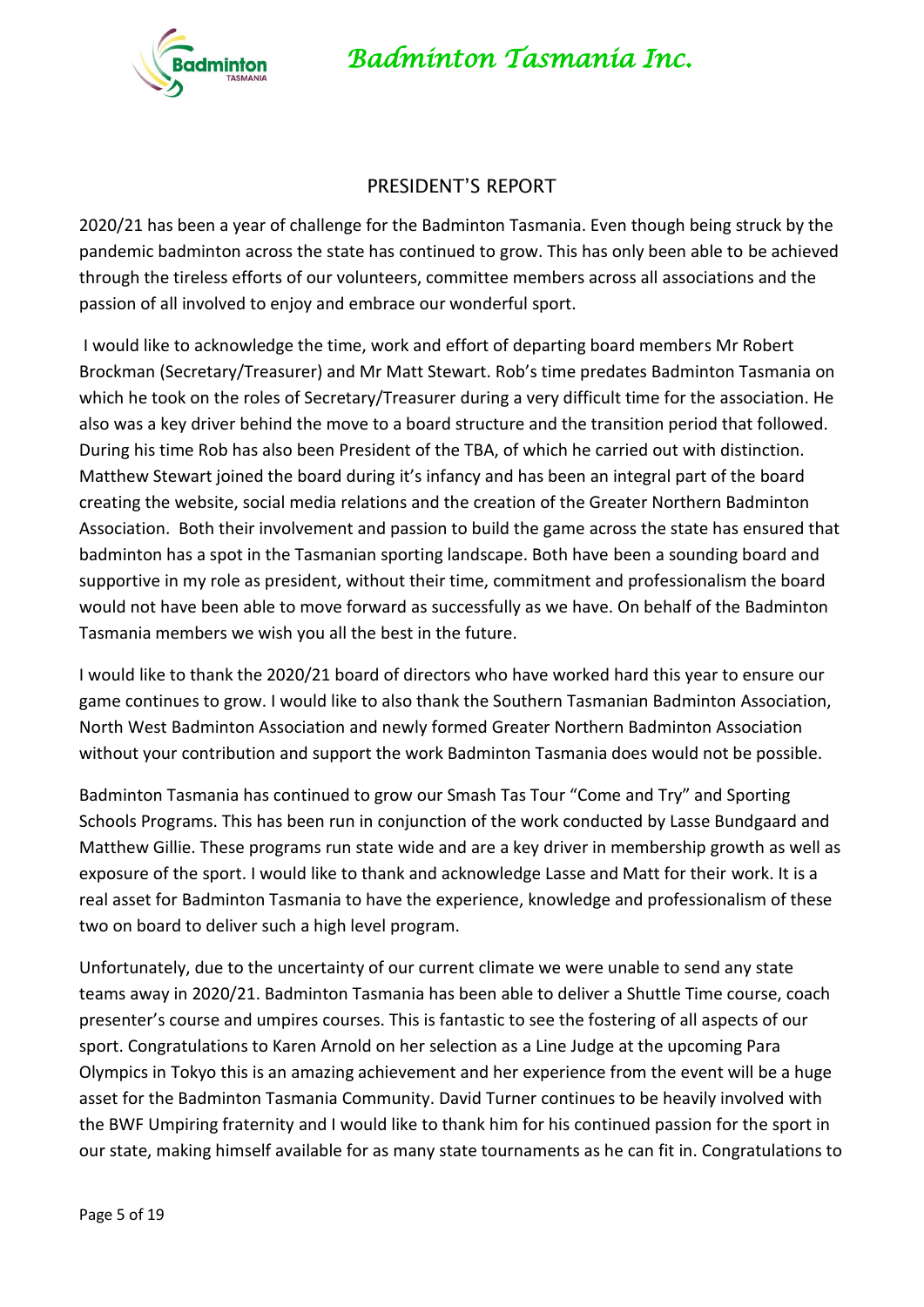

Mrs Geraldine Brown OAM on her continued journey over many years on the Badminton Australia board as well as her roles with Oceania Badminton and BWF.

Looking towards to the 2021-22 year, I believe the Badminton Tasmania needs to make our sport more enticing to our current society with a focus on building a junior base through technical and on court skills as well as looking at ways of increasing our overall membership towards the 2000 mark.

#### **Membership and registration**

| <b>Category</b>               | <b>Total number</b> |
|-------------------------------|---------------------|
| <b>Number of Associations</b> | 4                   |
| Number of Clubs               | 9                   |
| Full Active Members - Players | 1646                |
| Non Members (estimate)        | 390                 |
| School Participants           | 345                 |

#### **Technical Officials -** The number of technical officials per category as of 30 June 2020

| <b>Official Role</b> | <b>Total</b><br><b>Number</b> | <b>BA</b><br>Level 1 | <b>BA</b><br>Level 2 | <b>BA</b><br>Level 3 | Oceania<br>Accredited | Oceania<br>Certificated | <b>BWF</b><br>Accredited | <b>BWF Certificated</b> |
|----------------------|-------------------------------|----------------------|----------------------|----------------------|-----------------------|-------------------------|--------------------------|-------------------------|
| Referee              |                               |                      |                      |                      |                       |                         |                          |                         |
| Umpire               | 21                            | 15                   |                      |                      |                       |                         |                          |                         |
| Line Judge           |                               |                      |                      |                      |                       |                         |                          |                         |

Brent Munday Badminton Tasmania President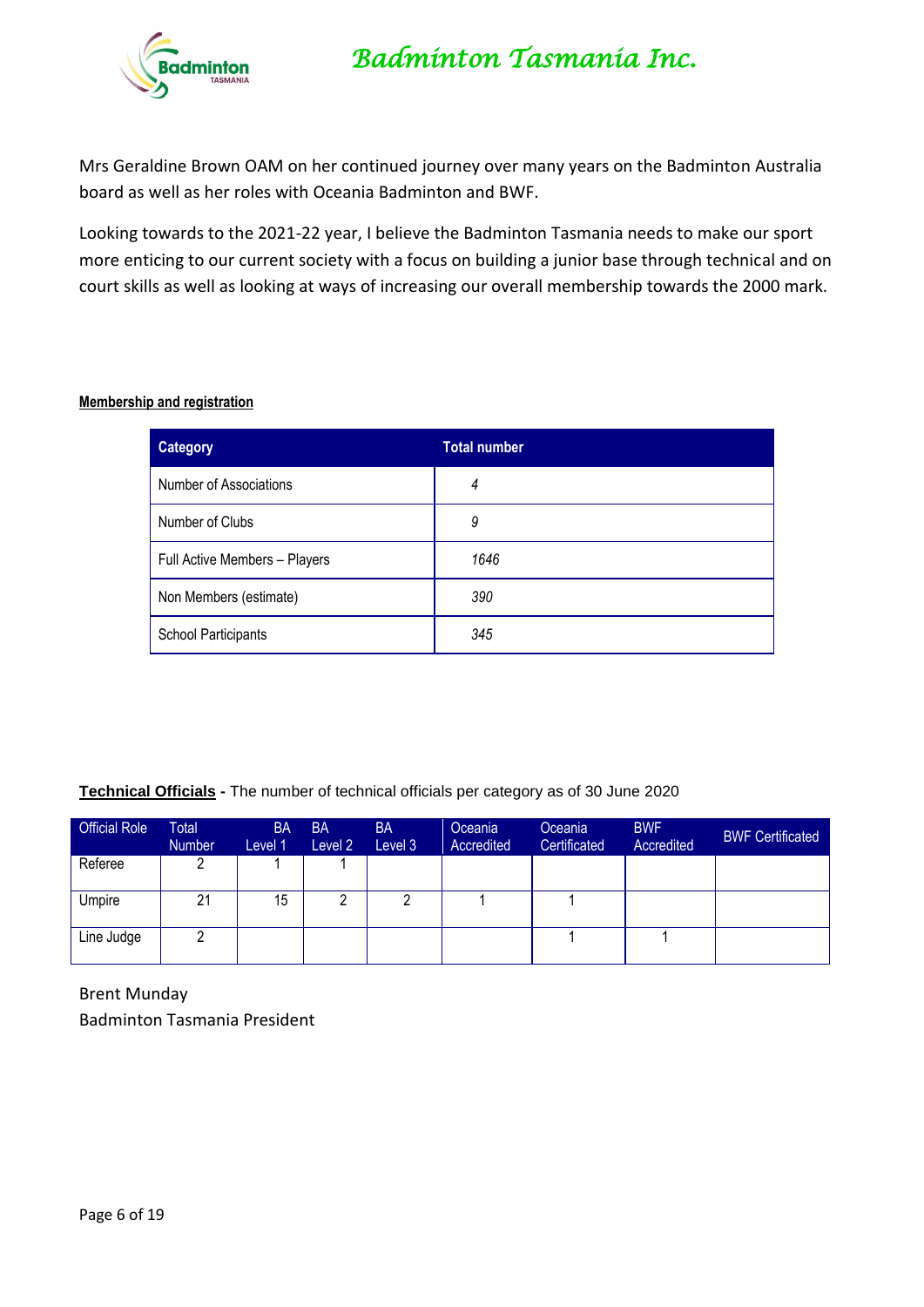

## **SECRETARY'S REPORT**

I am pleased to present the Annual Report of the activities of the Tasmanian Badminton Association Inc., being for the 2020-21financial year.

### **MEMBERSHIP**

| 2020-21         | <b>GNTBA</b> |     |     | NWBA   STBA   TOTAL |
|-----------------|--------------|-----|-----|---------------------|
| Number Members: |              | 443 | 942 | 1646                |
|                 |              | 443 | 942 | 1646                |

#### **MEETINGS**

There were 6 general meetings (4/8/2020, 4/10/2020, 17/1/2021, 2/5/2021, 27/6/2021); and the AGM in Hobart for the 2019-20 financial year, as well as some discussions at the events, phone calls & emails. Communication between all Board Members has been excellent

#### **COMMITTEES.**

Matthew Gillie was appointed to represent BT, also representing Tasmania and Badminton, for meetings of the TOC (Tas Olympic Committee); and Mr Robert Brockman appointed to represent BT at the ACGA (Australian Commonwealth Games Association) AGM.

Lasse Bundgaard and Matthew Gillie were jointly appointed participation managers to monitor and manage the Sporting Schools Program

### **STATE TEAMS**

Due to COVID 19 unfortunately all National Championships were cancelled in 2020- 21

\*\*\*\*\*

## **Open/Senior**

The Ede Clendinnen Shield & Australian Closed Championships which were to be held in Sydney were cancelled again due to COVID-19, Badminton Tasmania had selected a team as named below to attend.

The selected Tasmanian Team members were:

| Stephen<br>Rowan        | Gale<br>Henderson           | <b>NWBA</b><br><b>STBA</b>                | Carol<br>Meg | Ouyang<br>Graham                 | <b>STBA</b><br><b>NWBA</b> |
|-------------------------|-----------------------------|-------------------------------------------|--------------|----------------------------------|----------------------------|
| Nimmika                 | Thisara                     | <b>STBA</b>                               | Leesa        | Grundy                           | <b>STBA</b>                |
| Brent<br>Adrian<br>Will | Munday<br>Loane<br>Ponsonby | <b>NWBA</b><br><b>NWBA</b><br><b>STBA</b> | Abbie        | Rothery<br>Lackshini Krishnadasa | <b>STBA</b><br><b>STBA</b> |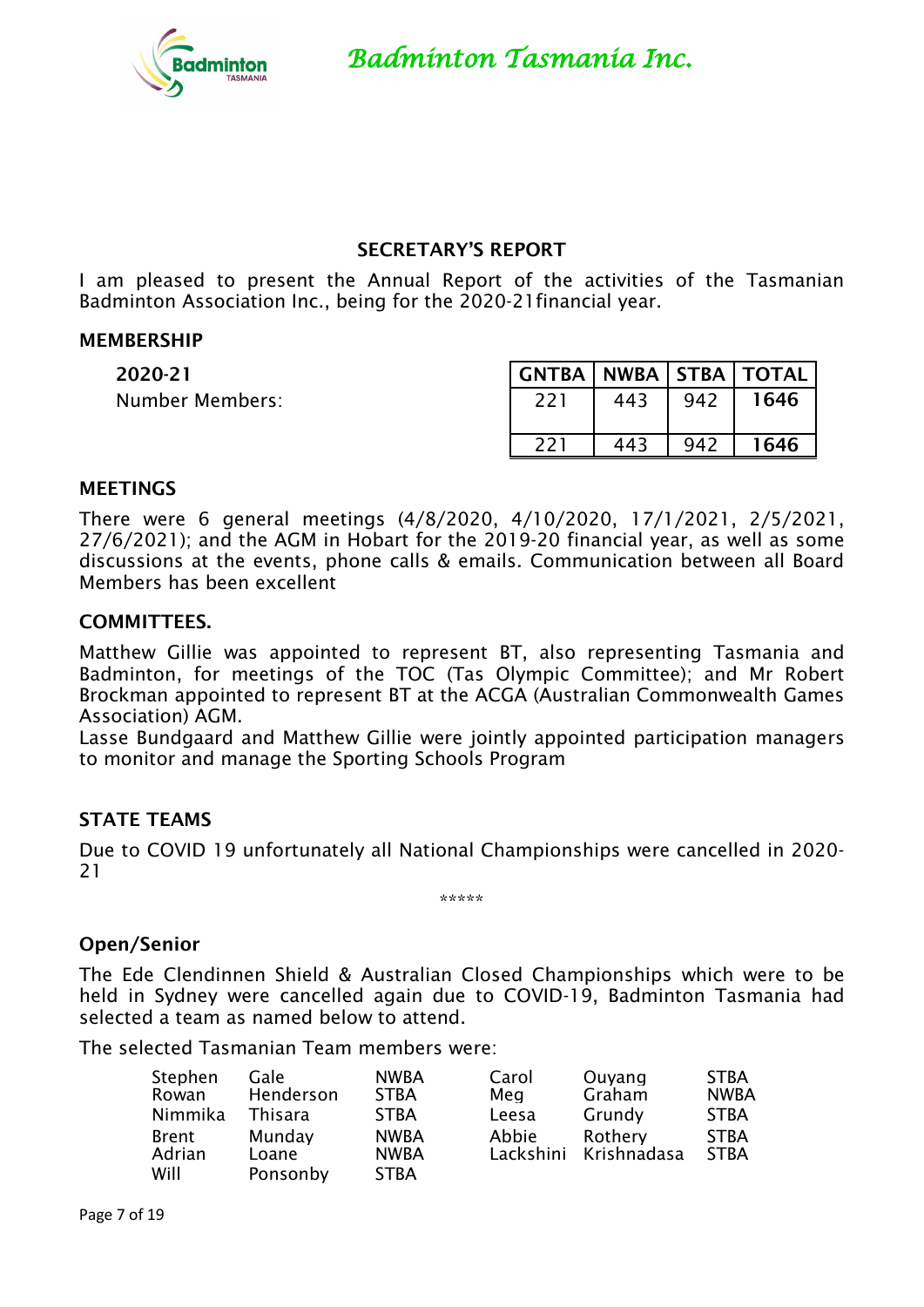

\*\*\*\*

#### **TASMANIAN EVENTS**

#### **SANCTIONED TOURNAMENTS**

Tasmania held 6 major tournaments this year – this year's order was: City of Hobart, Greater Northern, STBA Invitation, NWBA Teams, Tasmanian Championships and Greater Northern Tournament in late May 2021

#### **City of Hobart Saturday 15th & Sunday 16th August 2020 South Hobart Badminton Centre 107 Players Unfortunately due to court conditions not all events were able to be completed**

Open Men's Singles Will Ponsonby Open Women's Singles Meg Graham Open Mens Doubles No result Open Women's Singles M Graham, L Grundy Open Mixed Doubles No Result A Res Men's Singles No Result A Res Men's Doubles M Sojan, M Steczkowicz A Res Mixed Doubles No Result B Men's Singles **Rohao Fan** B Women's Singles Lillian Harris B Men's Doubles R Robotham, K Gardner B Women's Doubles **A Eyles, W Hickman** B Mixed Doubles No Result C Men's Singles Declan Ee C Women's Singles Linda Lattimer C Men's Doubles A Baker, R Robotham C Women's Doubles<br>
L Lattimer, L Tjan C Mixed Doubles M Stewart, K Arnold D Men's Singles Yipei Zhu D Men's Doubles J Su, B Zheng D Women's Doubles E Cheang, H Chen

A Res Women's Doubles L Krishnadasa. C Ouyang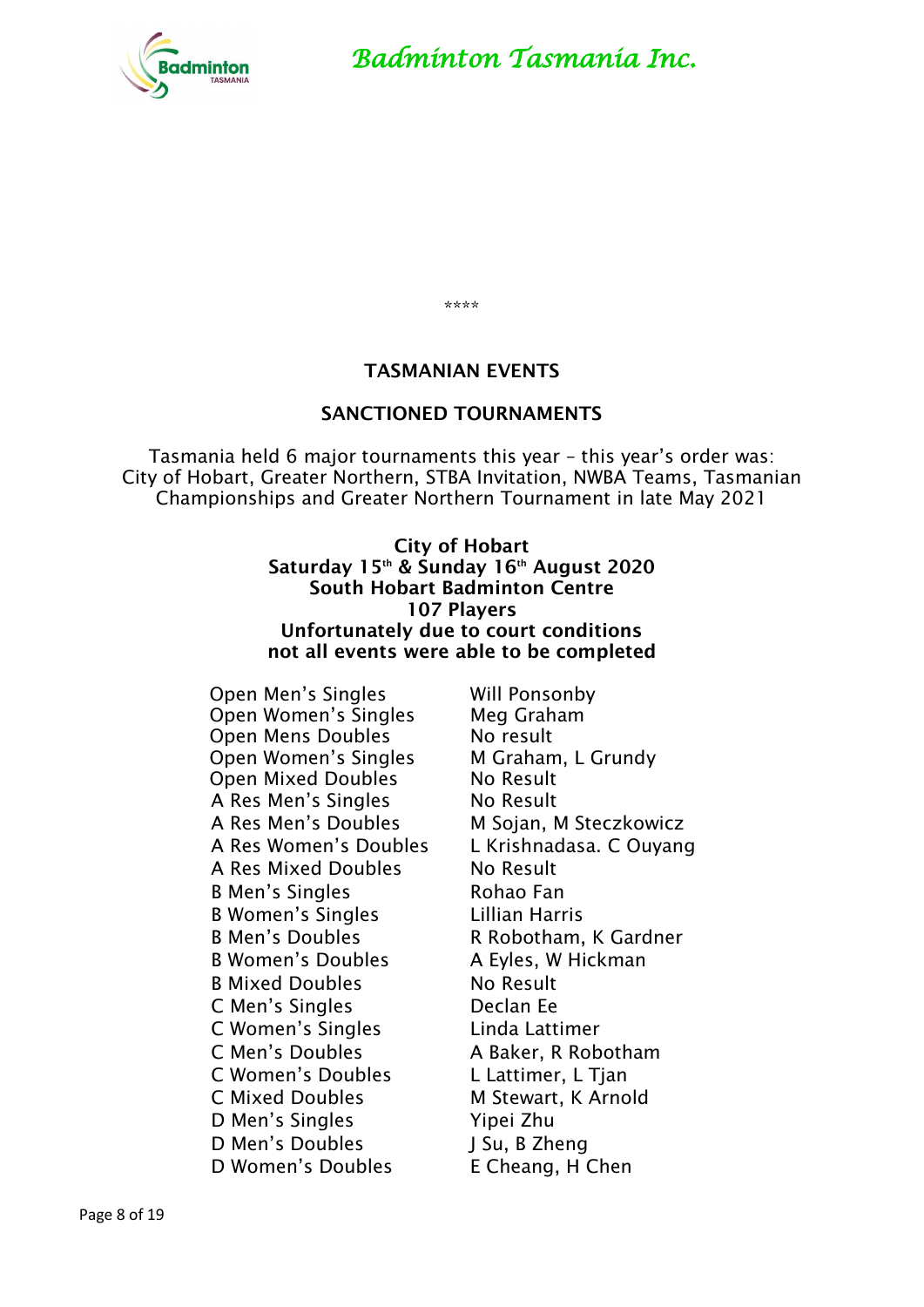

D Mixed Doubles J Su, S Zhang

#### **Greater Northern Tournament Saturday 29th August 2020 Deloraine Sports Centre**

### **The inaugural Deloraine event which attracted 54 players, who experienced an excellent event.**

Open Men's Singles H E Thisara Open Women's Singles Meg Graham Open Men's Singles Sale, H E Thisara Open Women's Singles M Graham, L Grundy Open Mixed Doubles B Munday, M Graham A Res Men's Singles **Adrian Loane** A Res Men's Doubles S Gale, S Viney A Res Mixed Doubles S Lin, S Tai B Men's Singles Kayden Gardner B Women's Singles Sau Han Tai B women's Doubles A Aylett, S Tai B Mixed Doubles S Lin, S Tai C Men's Singles Reagen Robotham C Womens Singles Linda Lattimer C Men's Doubles T Morgan, M Stewart C Women's Doubles L Lattimer, K Arnold C Mixed Doubles M Stewart, K Arnold D Men's Singles Jacob Wylie U17 Boy's Singles Nitush Sheyamalan

B Men's Singles K Gardner, R Robotham D Men's Doubles K Indralal, S Sheyamalan U17 Boy's Doubles B De Silva, N Samarabandu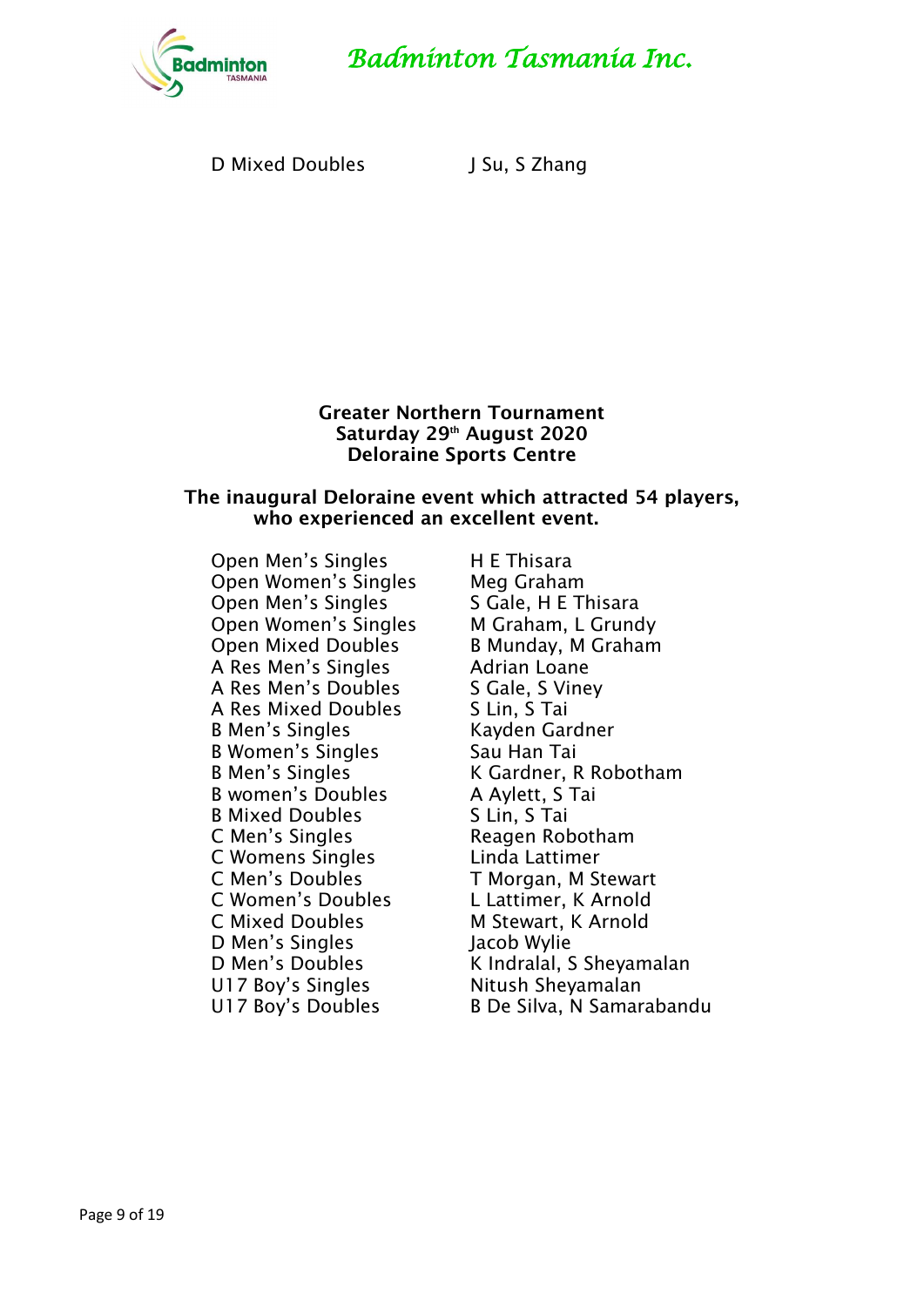

### **STBA Invitational Saturday 19th & Sunday 20th September 2020 South Hobart Badminton Centre 101 Players**

Open Men's Singles H E Thisara Open Women's Singles Meg Graham Open Women's Doubles M Graham, A Rothery Open Mixed Doubles B Munday, M Graham A Res Men's Singles<br>
Sam Lockett A Res Women's Singles Tara Thiessen A Res Men's Doubles Sale, S Viney A Res Women's Doubles M Shelverton, J Badger A Res Mixed Doubles Z Chuah, T Nguyen B Men's Singles **Andre Chua** B Men's Doubles **A** Avellana, M Stewart B Women's Doubles A Eyles, W Hickman C Men's Singles **Aozheng Wang** C Women's Singles Niamh Woodfield C Men's Doubles A Wang, K Wang C Women's Doubles L Lattimer, L Tian C Mixed Doubles M Stewart, K Arnold D Men's Singles Bohdi Ruffels D Men's Doubles B Ruffels, J Andrews D Mixed Doubles J Su, E Cheang U15 Boy's Singles Tristan Thiessen

Open Men's Doubles R Henderson, B Munday B Mixed Doubles K Gardner, N Woodfield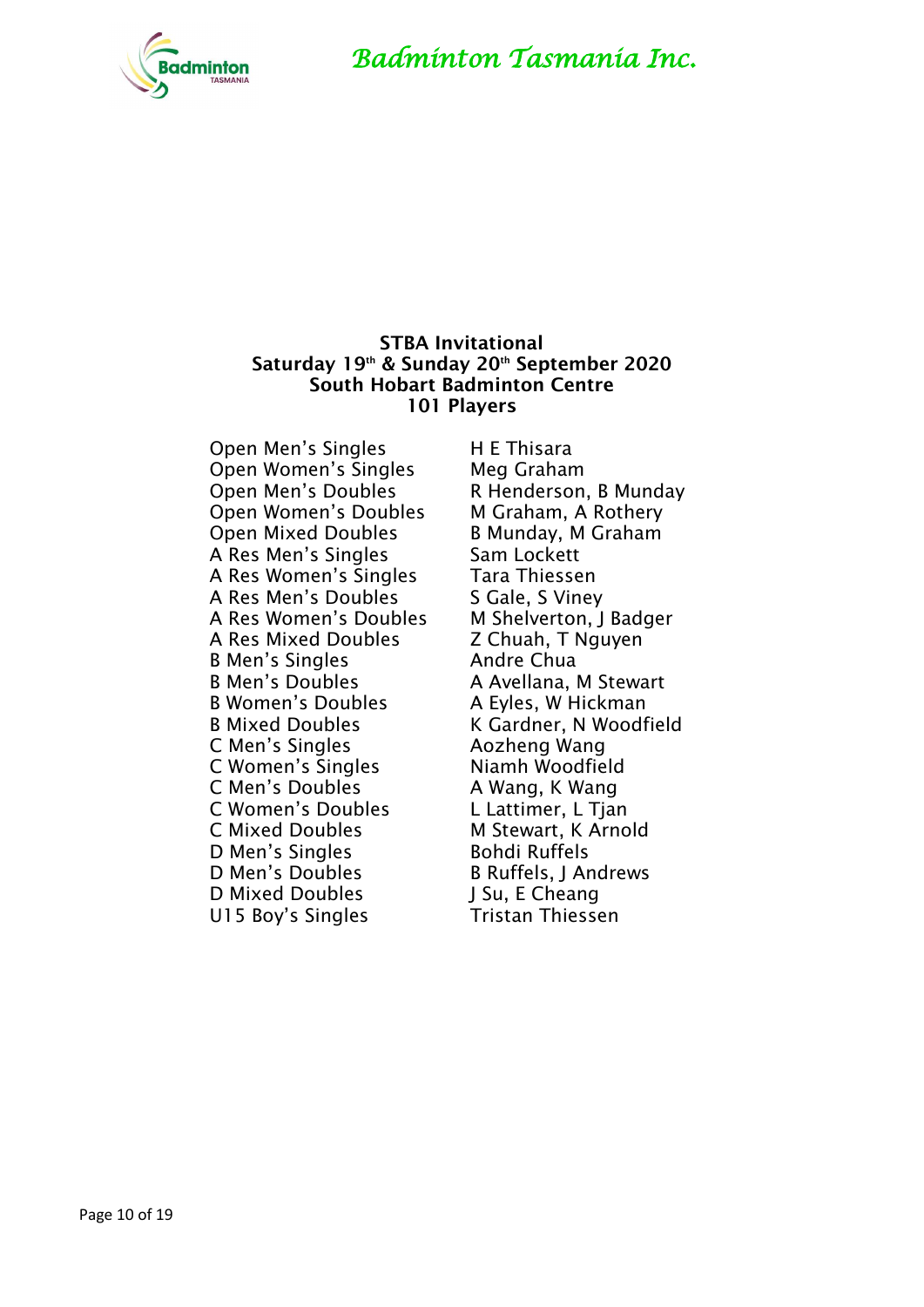

#### **North West Teams Invitational Saturday 18th & Sunday 19th October 2020 Burnie Sports Hall 151 Players**

The inaugural North West Teams Invitational was played in 2020 at the Upper Burnie Sports Stadium. It consisted of two events – The first ever Teams Relay (110 points) as well as the Teams Championships for Division One and Two. The event had 70 participants – 4 teams in each division.

The results are as follows

Teams Invitational Relay –

Division One LATROBE SUNS Division Two – DEVONPORT JETS



Teams Invitational Championships -

Division One - ULVERSTONE ALL BLACKS Division Two - DEVONPORT JETS

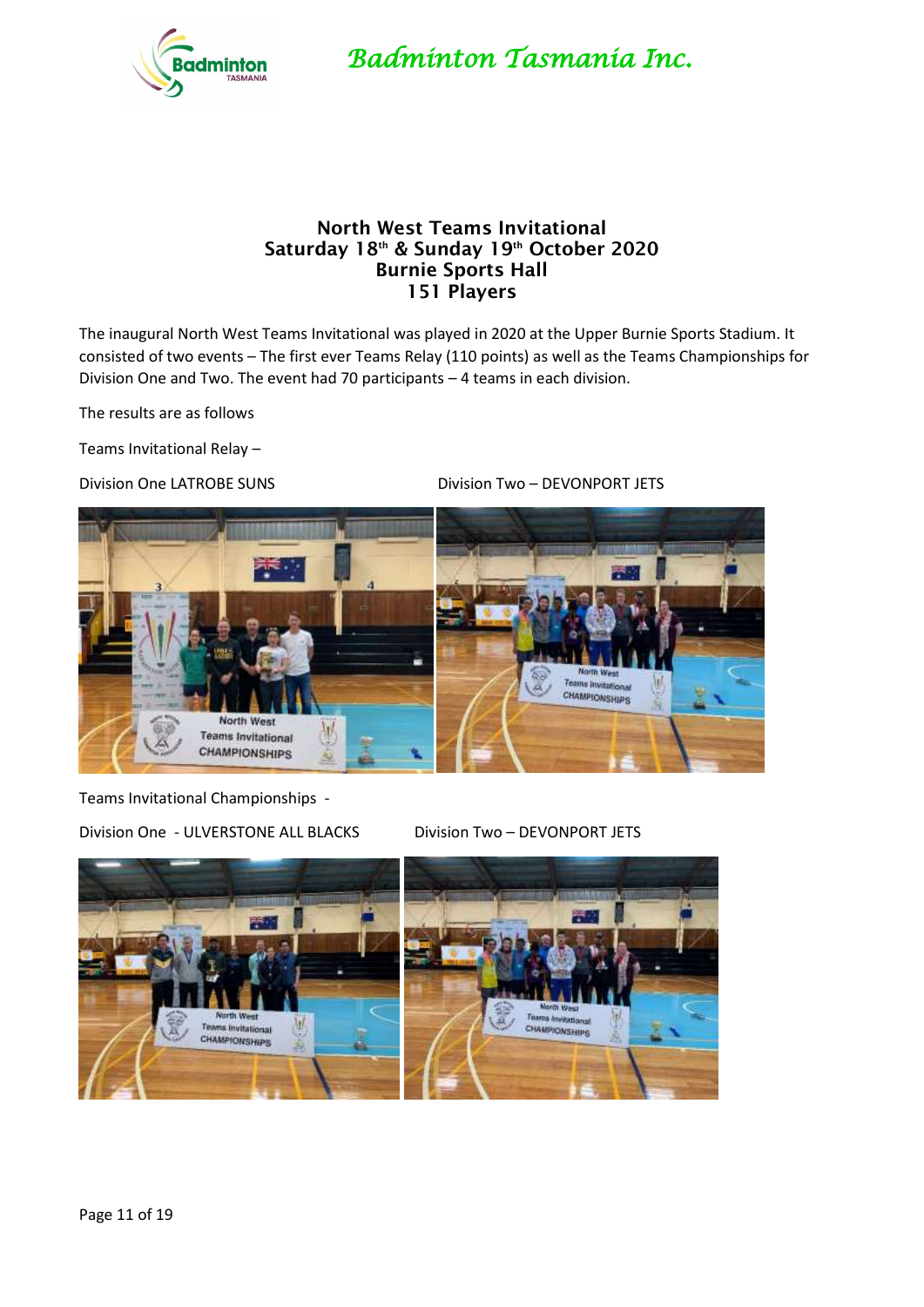



#### **Tasmanian State Championships Saturday 14 th & Sunday 15 th November 2020 South Hobart Badminton Centre 151 Players**

Open Men's Singles<br>
He Thisara Open Women's Singles Meg Graham Open Women's Doubles M Graham, L Grundy Open Mixed Doubles B Munday, M Graham A Res Men's Singles **Adrian Loane** A Res Women's Doubles M Shelverton, J Badger A Res Mixed Doubles S Viney, I Badger B Men's Singles **Andre Chua** B Women's Singles Niamh Woodfield B Women's Doubles A Eyles, W Hickman B Mixed Doubles A Avellana, V Zhang C Men's Singles Tsz Pang Liang C Women's Singles Pin-Hsiu Huang C Men's Doubles A Chua, D Ee C Women's Doubles<br>
L Lattimer, L Tjan C Mixed Doubles T Liang, P Huang D Men's Singles Tsz Pang Liang D Women's Singles Pin-Hsiu Huang D Men's Doubles M Hasan, M Raihan D Women's Doubles E Cheang, M Tie D Mixed Doubles T Liang, P Huang E Men's Singles Mohammed Arafat E Women's Doubles C Li, J Wu E Mixed Doubles J Wang, F Wang U15 Boy's Singles Houzhi Dong U15 Girl's Singles Samia Kabalan U15 Girl's Doubles S Kabalan, D Kennedy U17 Boy's Singles **Oscar Blackburn** U17 Girl's Singles Scarlett Neil U17 Boy's Doubles J Freshney, R Gardner U17 Mixed Doubles T Rayner, S Neil U19 Boy's Singles Declan Ee U19 Boy's Doubles B Clark, J Wylie

Open Men's Doubles R Henderson, B Munday A Res Men's Doubles A Loane, L Macdonald-Meyer B Men's Doubles R Khambhadiya, A Saripalli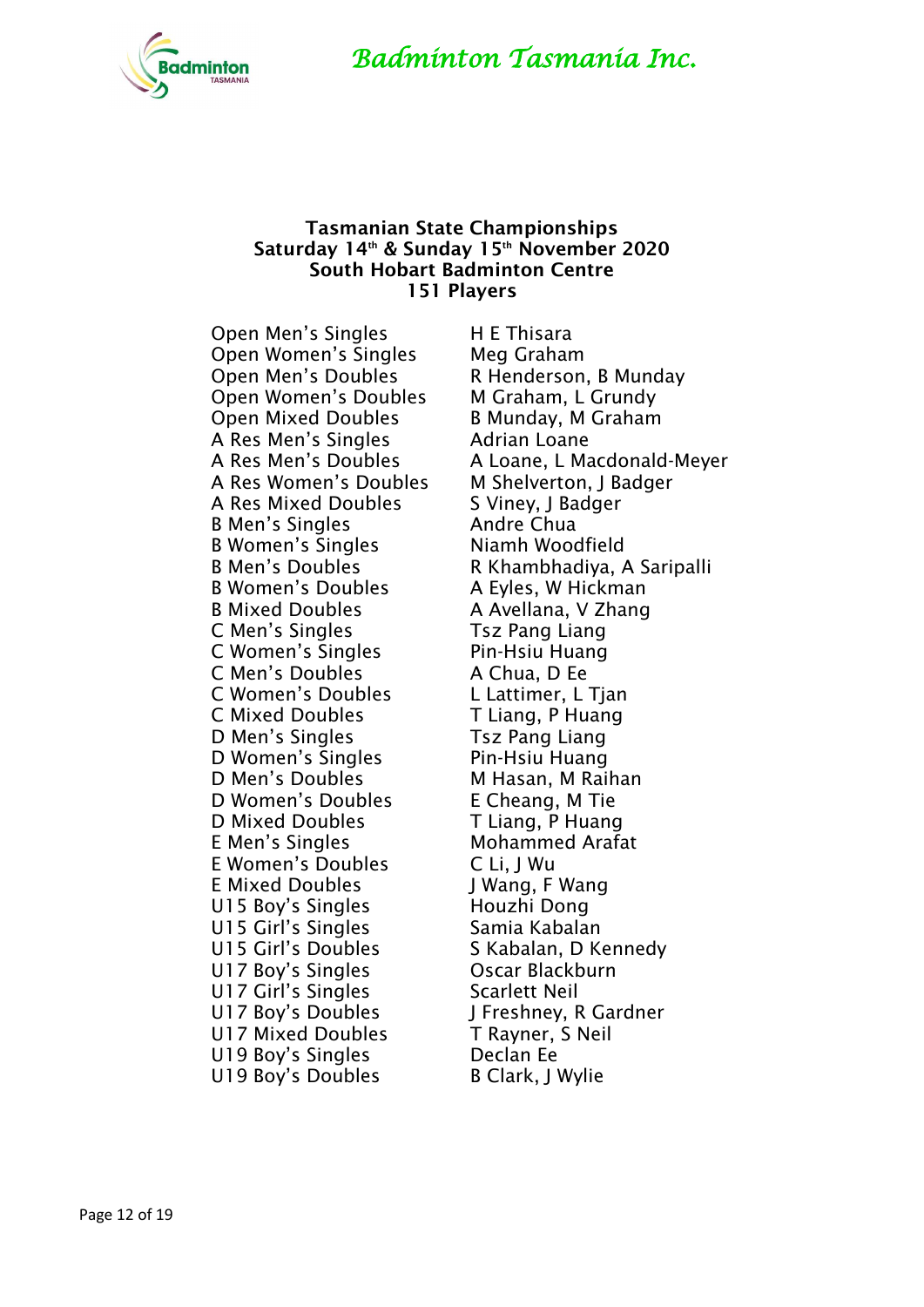

### **Greater Northern Tournament Saturday 29th and Sunday 30th May 2021 Deloraine Sports Centre 111 Players**

Open Men's Singles<br>
H E Thisara Open Women's Singles Meg Graham Open Women's Doubles M Graham. L Grundy Open Mixed Doubles B Munday, M Graham A Res Men's Singles Andre Chua A Res Men's Doubles Y Li, S Lin A Res Women's Doubles R Green, A Reid A Res Mixed Doubles A Loan, C Ouyang B Men's Singles **Andre Chua** B Women's Doubles K Arnold, L Lattimer B Mixed Doubles D Gale, V Zhang C Men's Singles Ryan Aditama C Women's Singles Sally Wiltshire C Men's Doubles F Delanty, C Kennedy C Mixed Doubles N Lin, T Tang D Men's Singles Daniel Chen D Women's Singles Yarui Wu D Men's Doubles X Shi, B Zhou D Women's Doubles P Huang, J Yeh D Mixed Doubles X Shi, Y Wu U15 Girl's Singles Sarah Gardner U15 Mixed Doubles N Samarababdu, D Raj U17 Boy's Singles Nitush Sheyamalan U17 Girl's Singles Lillian Harris U17 Girl's Doubles S Gardner, R Sadiq U19 Boy's Singles Nishchal Gurung U19 Boy's Doubles **O Blackburn, A Chua** 

Some of our newly appointed umpires presented at GNT

Open Men's Doubles R Henderson, B Munday B Men's Doubles R Khambhadiya, A Saripalli C Women's Doubles L Gardner, N Woodfield U15 Boy's Singles Nithikha Samarababdu U17 Boy's Doubles N Samarababdu, N Sheyamalan U17 Mixed Doubles N Sheyamalan, E Chamley

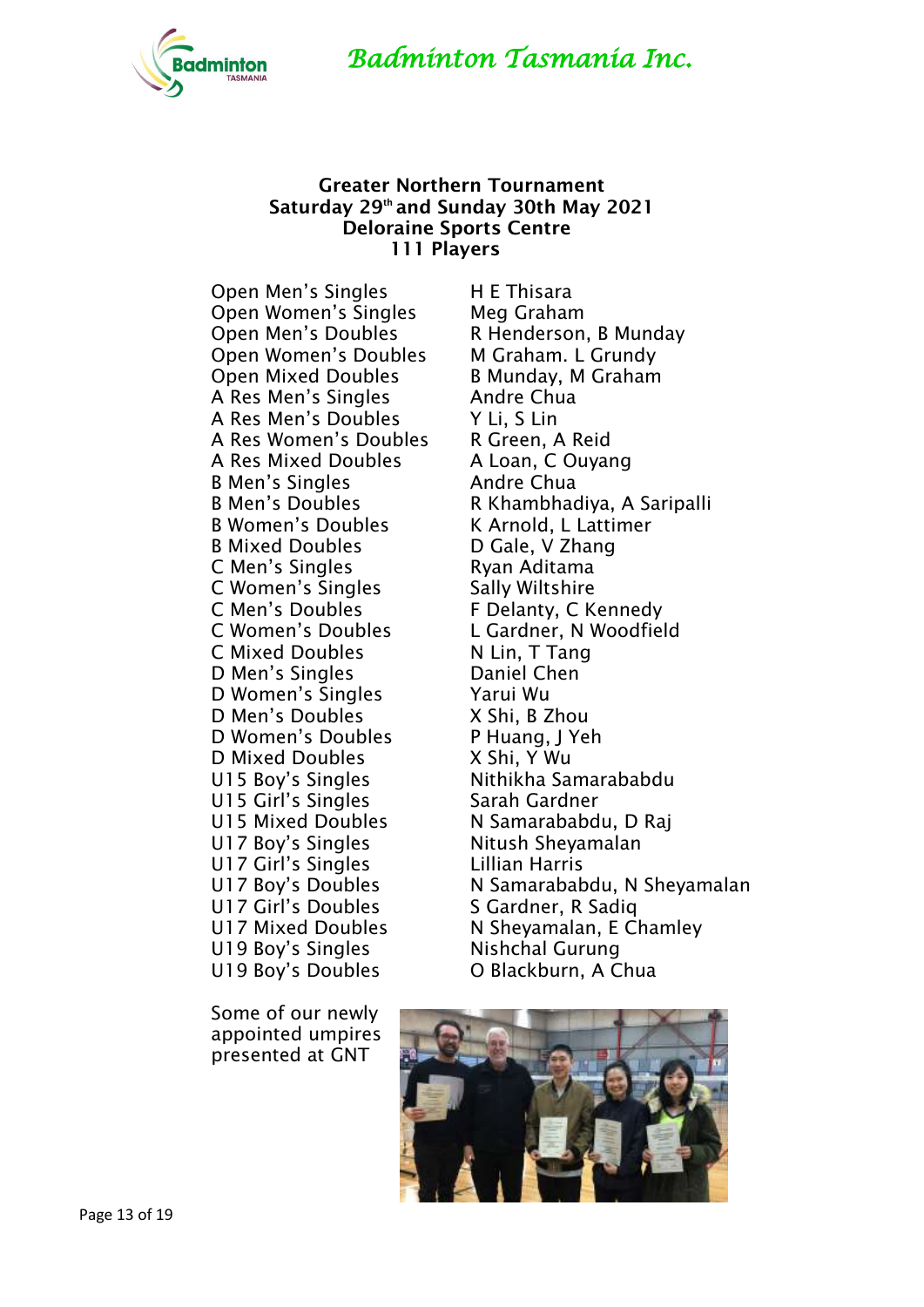



# **2020 Awards**

## **2020 TASMANIAN PLAYER RANKINGS**

State Rankings were announced at Presentations for the Tasmanian Championships held in Hobart on 25th of August. Rankings Certificates are only awarded for Open Singles. Rankings are determined by the BT Secretary from the accumulation of individual points over placings at the sanctioned tournaments and the Tas Championships, with higher rankings points given for the Tas Champs placings. Players must gain sufficient points over any and all of the tournaments as there are also limits to the number of rankings awarded to the top group of players in each event type.

| 2020 Tasmanian Open Player Rankings |                  |       |              |
|-------------------------------------|------------------|-------|--------------|
| Order                               | <b>MEN</b>       | Order | <b>WOMEN</b> |
|                                     | Nimmika Thissara |       | Meg Graham   |
| 2                                   | Will Ponsonby    | 2     | Leesa Grundy |
| 3                                   | Rowan Henderson  | 3     | Phuc Le      |
| 4                                   | Dylan Monks      | 3     | Carol Ouyang |
| 5                                   | Adrian Loane     | 5     | Annalea Reid |
|                                     |                  |       |              |



# **2020 TASMANIAN PLAYER OF THE YEAR AWARDS/TROPHIES**

Page 14 of 19 These trophies/awards are determined by a point system from individual placings in the Tasmanian sanctioned tournaments during the year, similar to the Tas Player Rankings (but using different points). With higher points available for Tas Champs placings, the calculations usually require finalising during the Tasmanian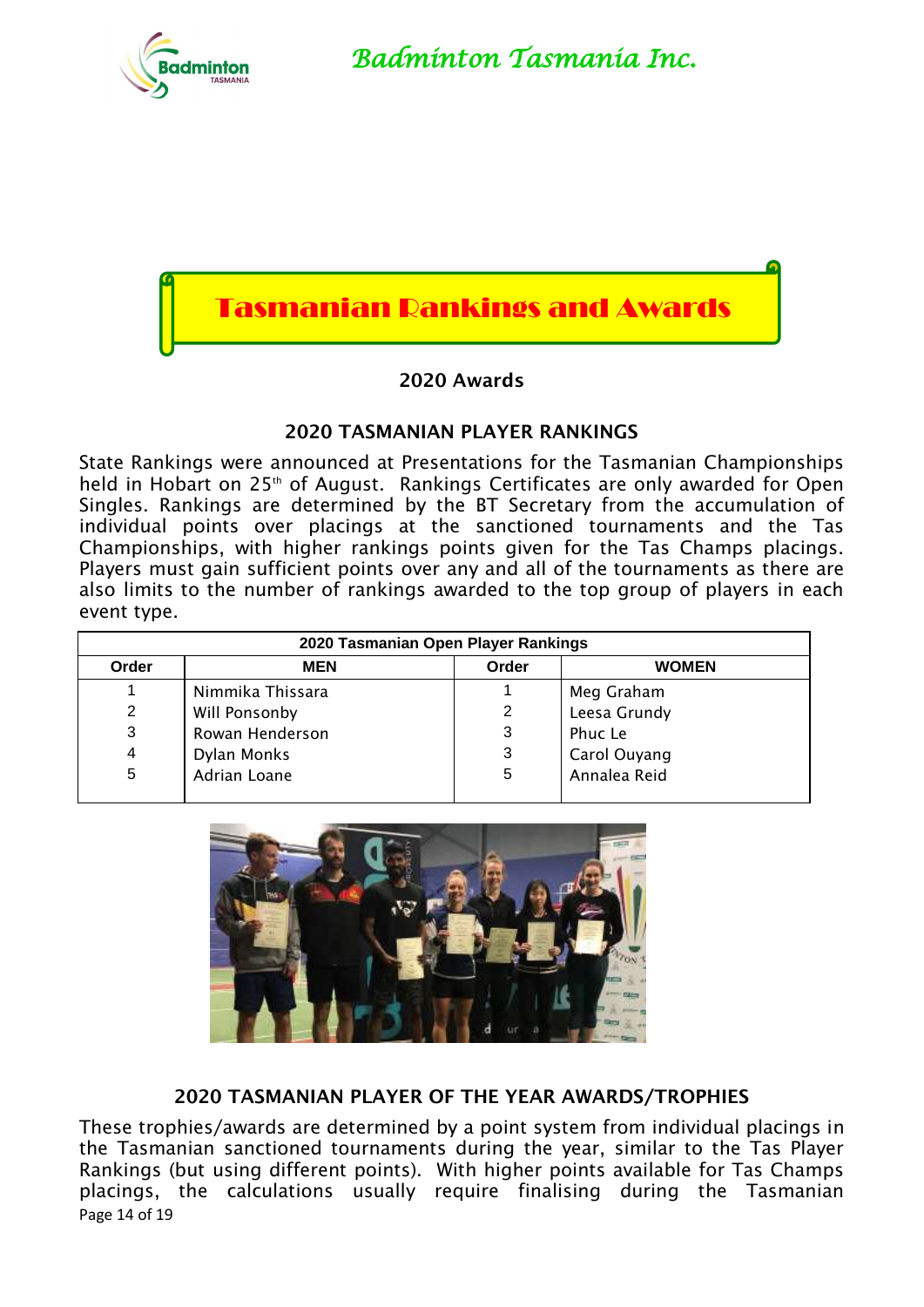

Championships (by the TBA Secretary) and sometimes as each final is played, for presentation of the Trophy and/or Certificate after the event presentations

# **Rex Collins AM Memorial Trophy**

This trophy is donated by the Collins family and is for an A Grade player, male and female, determined by only A Grade events points over all tournaments.

Rex Collins was a former Australian player, President of the TBA, Australian Coach Presenter & Examiner and Coach of the Tas Open state teams.

2020 Winners: Meg Graham Nimmika Thisara



## **Harry Thompson OAM Trophy**

This perpetual trophy was donated by the Thompson family and is in memory of Harry Thompson who was a strong supporter of junior badminton. It is awarded to a junior player, male or female, determined by all junior events points over all tournaments.

Harry was both an Australian and Tasmanian Badminton Association President and coached junior players for many years.

2020 Winner: Darcy Webster-Jones

## **Henderson Family Award**

Donated by the Henderson family, this trophy is in recognition of their 3 boys, all state team representatives from U16, U17, U19 & Open teams, determined by events points only within any one grade over all tournaments.

2019 Winner: Nimmika Thissara

Page 15 of 19

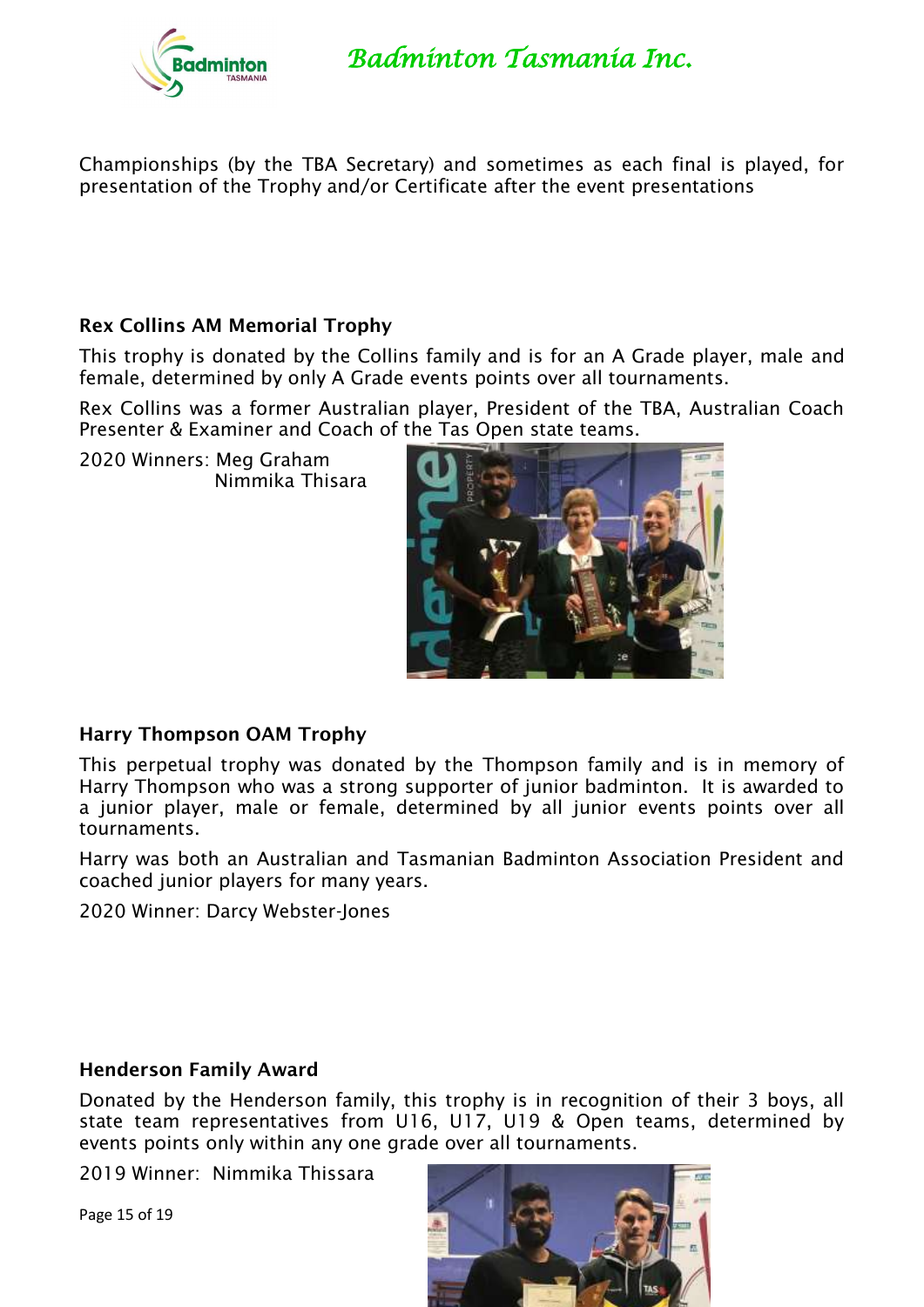

## **Phyllis Archer Award**

This award was donated in memory of one of the stalwarts of Tasmanian badminton and is presented to the best female player, determined by events points only within any one grade over all tournaments.

2020 Winner: Meg Graham

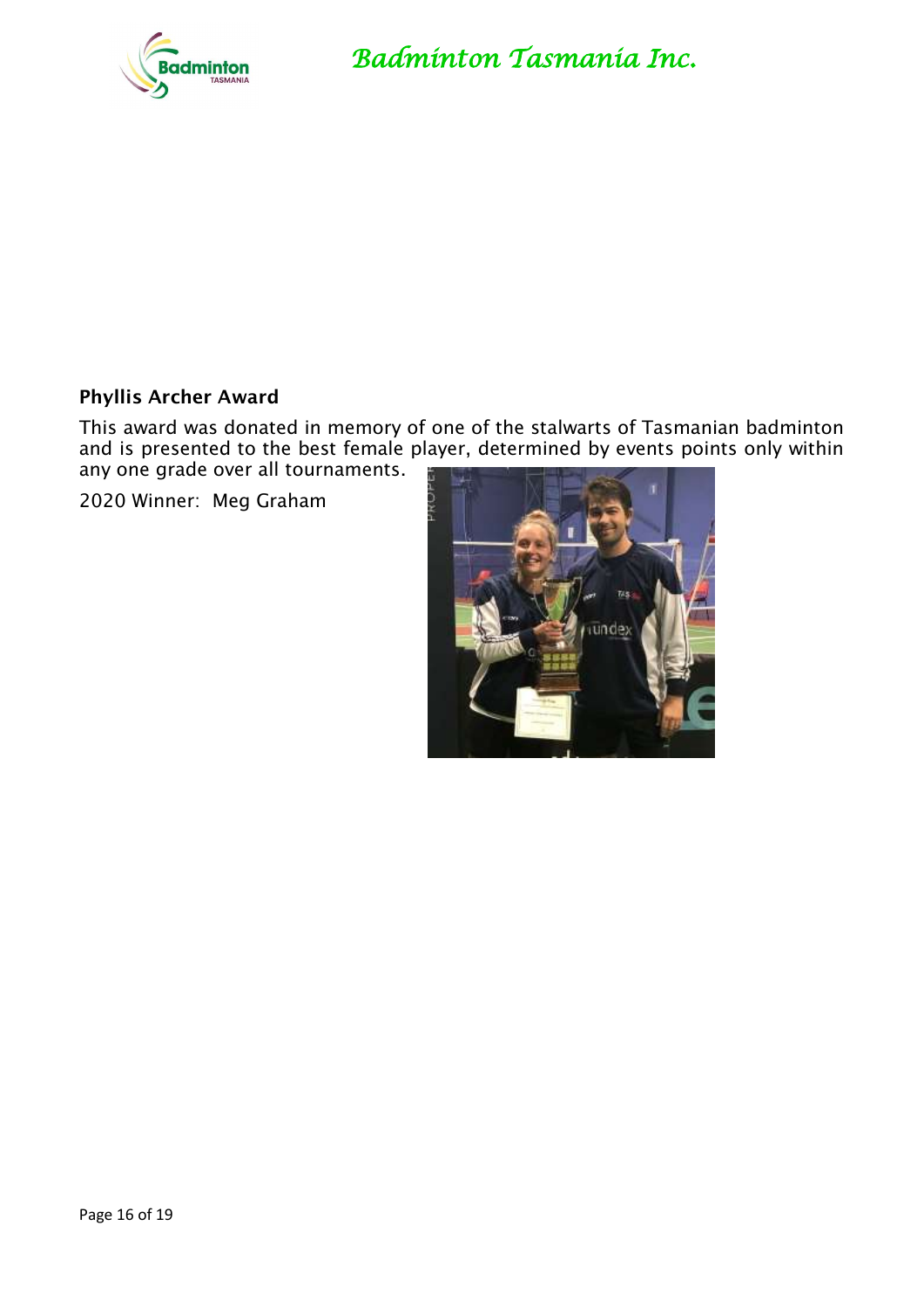

# **2021 SMASH TAS - COME & TRY BADMINTON TOUR**

During March, April, May and June 2021 Badminton Tasmania:

- scoped, planned, resourced and advertised the 2021 Smash Tas Come & Try Badminton Tour.
- delivered 10 Come & Try Badminton Programs around Tasmania 4 in Northern Tasmania, 4 in North West Tasmania and 2 in Southern Tasmania.
- achieved 262 participants across the 10 Come & Try Badminton Programs.
- recruited 256 new members through participation in the 10 Come & Try Badminton Programs – broken down into the three local Associations as follows:
	- o North West Badminton Association: 177 participants (173 new members);
	- $\circ$  Greater Northern Badminton Association: 61 participants (59 new members); and
	- o Southern Tasmanian Badminton Association: 24 participants (24 new members).

| <b>Date</b>   | <b>Location</b>                    | Participants |
|---------------|------------------------------------|--------------|
| 7 April 2021  | <b>Burnie Sports Centre</b>        | 13           |
| 8 April 2021  | Smithton Indoor Centre             | 4            |
| 9 April 2021  | Ulverstone Sports & Leisure Centre | 24           |
| 13 April 2021 | Port Huon Sports & Aquatic Centre  | 11           |
| 13 April 2021 | <b>Cygnet Sports Centre</b>        | 13           |
| 15 April 2021 | Launceston - Elphin Sports Centre  | 13           |
| 15 April 2021 | Scottsdale Stadium                 | 17           |
| 17 May 2021   | Winnaleah District High School     | 16           |
| 18 May 2021   | <b>Bridport Community Hall</b>     | 15           |
| 24 June 2021  | <b>Burnie Sports Centre</b>        | 136          |
|               | <b>TOTAL ENGAGEMENT</b>            | 262          |
|               | <b>NEW MEMBERS</b>                 | 256          |

#### **Social media**

The outcomes from the 2021 Smash Tas - Come & Try Badminton Tour were promoted, and major sponsors (including the Tasmanian Government) were acknowledged, in the following social media posts:

North West Tasmania[: https://www.facebook.com/182158441824778/posts/5734385266602040/](https://www.facebook.com/182158441824778/posts/5734385266602040/) Northern Tasmania:<https://www.facebook.com/182158441824778/posts/5793538284020071/> <https://www.facebook.com/1429026780671444/posts/2922418691332238/?d=n>

Southern Tasmania:

<https://www.facebook.com/182158441824778/posts/5793538284020071/?d=n>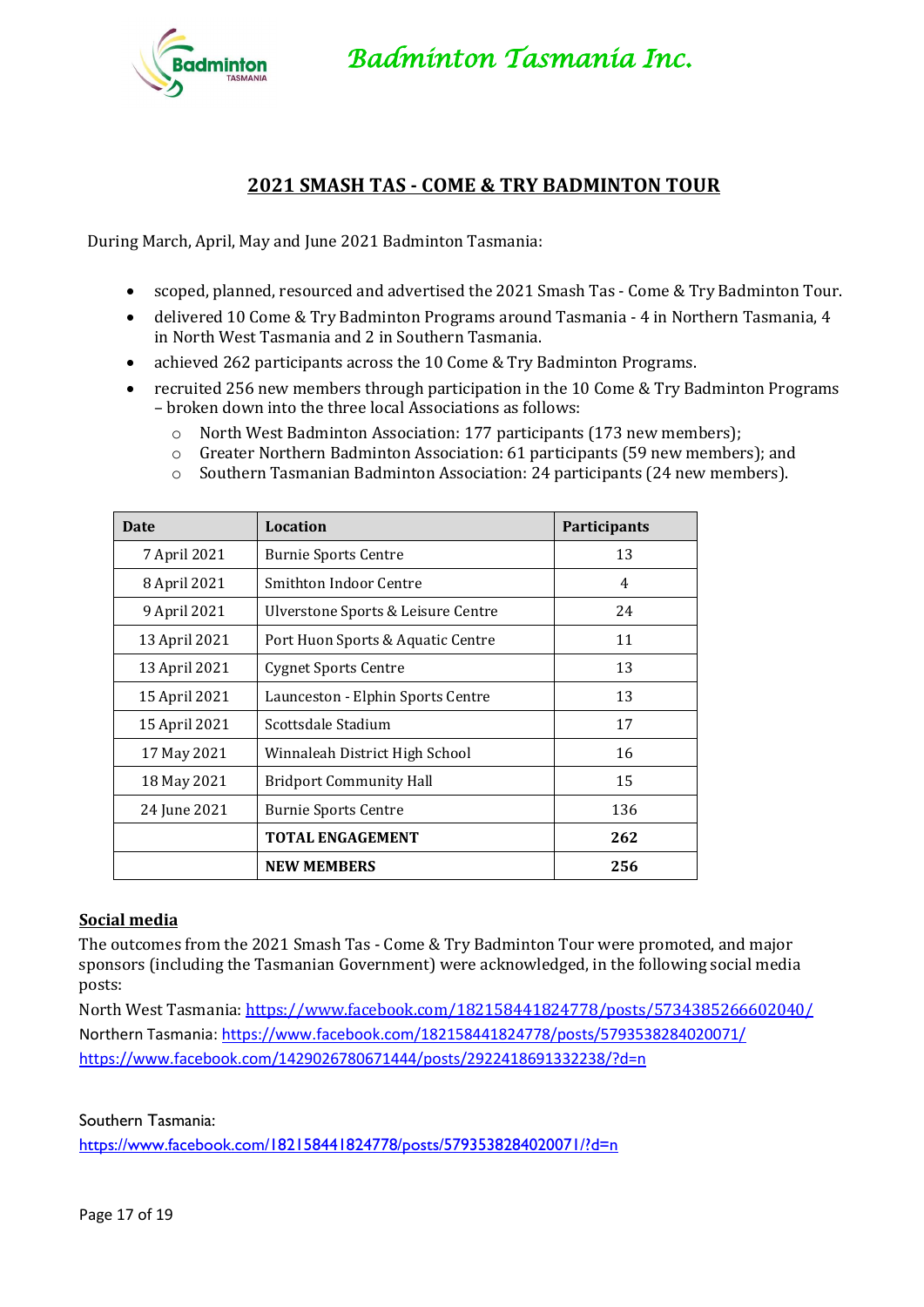

#### **Additional data collected**

#### **What was the gender of participants who attended the program?**

| Total  | 262 |
|--------|-----|
| Male   | 134 |
| Female | 128 |

#### **What was the age of the participants who attended the program?**

| <u>Age</u>   | <b>Number</b>  |
|--------------|----------------|
| 7            | 4              |
| 8            | 3              |
| 9            | 9              |
| 10           | $\overline{0}$ |
| П            | 22             |
| 12           | 15             |
| 13           | 19             |
| 4            | 42             |
| 15           | 49             |
| 16           | 47             |
| 17           | 5              |
| $18+$        | 37             |
| <b>Total</b> | 262            |

**Response to the question: 'Where did you hear about the 2021 YONEX Smash Tas Tour – Come & Try Badminton Program?':**

| 100% |
|------|
| 10%  |
| 13%  |
| 26%  |
| 41%  |
| 10%  |
|      |

Badminton Tasmania would like to express a great deal of gratitude to Lasse Bundgaard and Matthew Gillie for coordinating and implementing the program. BT looks forward to continuing this program.